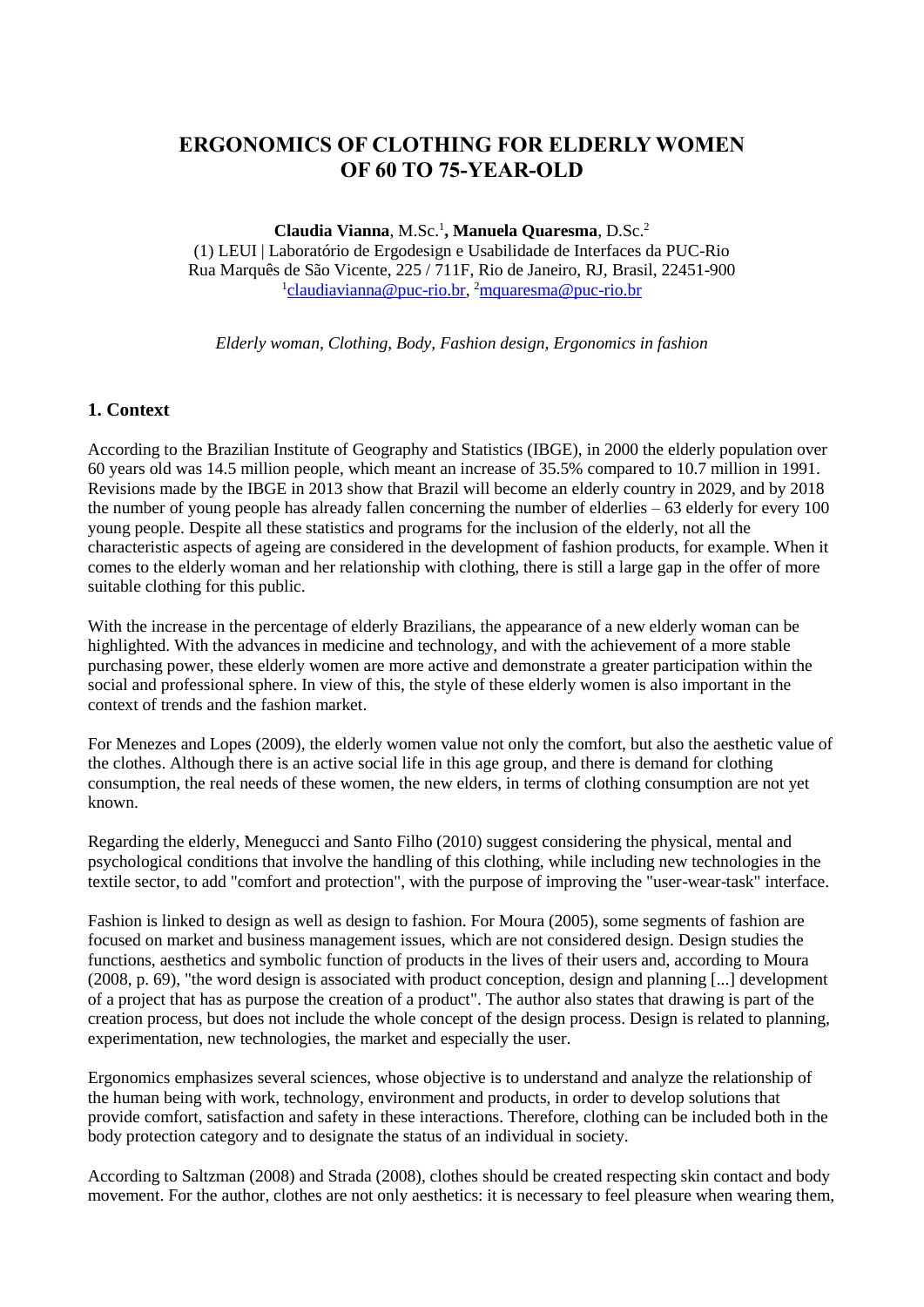"setting up a 'basic' and coordinated wardrobe" (STRADA, 2008, p. 123).

In the relationship between ergonomics and clothing, one must consider the anthropometry, which, according to Dul and Weerdmeester (2004), deals with the study of the dimensions and proportions of the human body. The correct pattern allows the mobility of the body and the good fit of the clothing, while the usability, comfort and safety, combined with the materials used, allow the satisfaction and well-being of users in relation to clothing.

The human dimensions are of great importance, so extreme variations must be considered, "even as the agerelated decrease in both sexes after the maturity of the human body" (BITTENCOURT, 2011, p. 106). According to the author, changes in the bodies are perceived as the advancement of age, such as the curvature of the spine - which causes a bad posture - the increase of the abdomen and the decrease in height, bust and buttocks.

For Moraes (2005), the concept of usability is when the product is suitable for the performance of the task for which it is intended, facilitating its use in any environment. Martins (2005) proposes a methodology for evaluating the usability of clothing products, considering comfort indicators as one of the main variables for the project. According to the author, not all clothing products bring comfort when in contact with the body and, to evaluate the usability of clothing, the author uses criteria such as: ease of handling, maintenance and assimilation (clarity in handling); safety; and comfort.

The usability applied to clothing encompasses several aspects. The ease of dressing and undressing depends on the accessories and trimmings used. These actions should be easy to perform and understand, so as not to constrain the user, and should be easy to handle in the manner of opening, closing and tying. In the matter of clothes maintenance, the action should be easy to understand, with fabrics that are easy to wash and dry. Clothing products should also be safe to handle and not cause thermal discomfort and inadequate humidity, or have trims that can irritate the skin, which can affect the health and comfort of the user.

The user's relationship to the clothing should not only be technical. Gonçalves and Lopes (2007) state that comfort and aesthetics are aspects inherent to the quality of the product, being increasingly required by market demand. The concept of comfort is, in general, associated with the thermal environment. Due to the fact that the elderly has more dry skin, the sensation of the fabric in contact with the skin is fundamental for its usability, being able to avoid skin irritations. Regarding the psycho-aesthetic comfort, the elderly will notice the type of textile material, the shape of the clothes to the body, the choice of colors and also the odor of the clothes used. Ergonomic comfort includes all of the above sensations which, together with the adequate shaping and making of the clothes and the new configuration of the elderly body, provide wellbeing and freedom of movement.

The satisfaction of the users with the fashion products is related to the usability, comfort and aesthetics of the clothes. The aesthetic characteristics, the trim and the way the clothes fit on the body are related to the materials used, the textile composition, the comfort, the durability and the maintenance of the clothes. If the product fulfills its function, such as protection and heating, movements in the tasks performed are made possible, adding usability, comfort and aesthetics, consequently providing the feeling of satisfaction to the users.

## **2. Method**

The method adopted in this research was of a qualitative nature, which, according to Dias (2000), is basically characterized by a research that deals with more subjective information about a given phenomenon, and does not present numerical measures and statistical analyses. So, the techniques used were: the bibliographic review, focus groups with elderly women from 60 to 75-years-old.

To conduct the focus group with older women, some images of clothing products were selected that could promote discussion among them about their opinions, needs and desires. The choices of the images exposed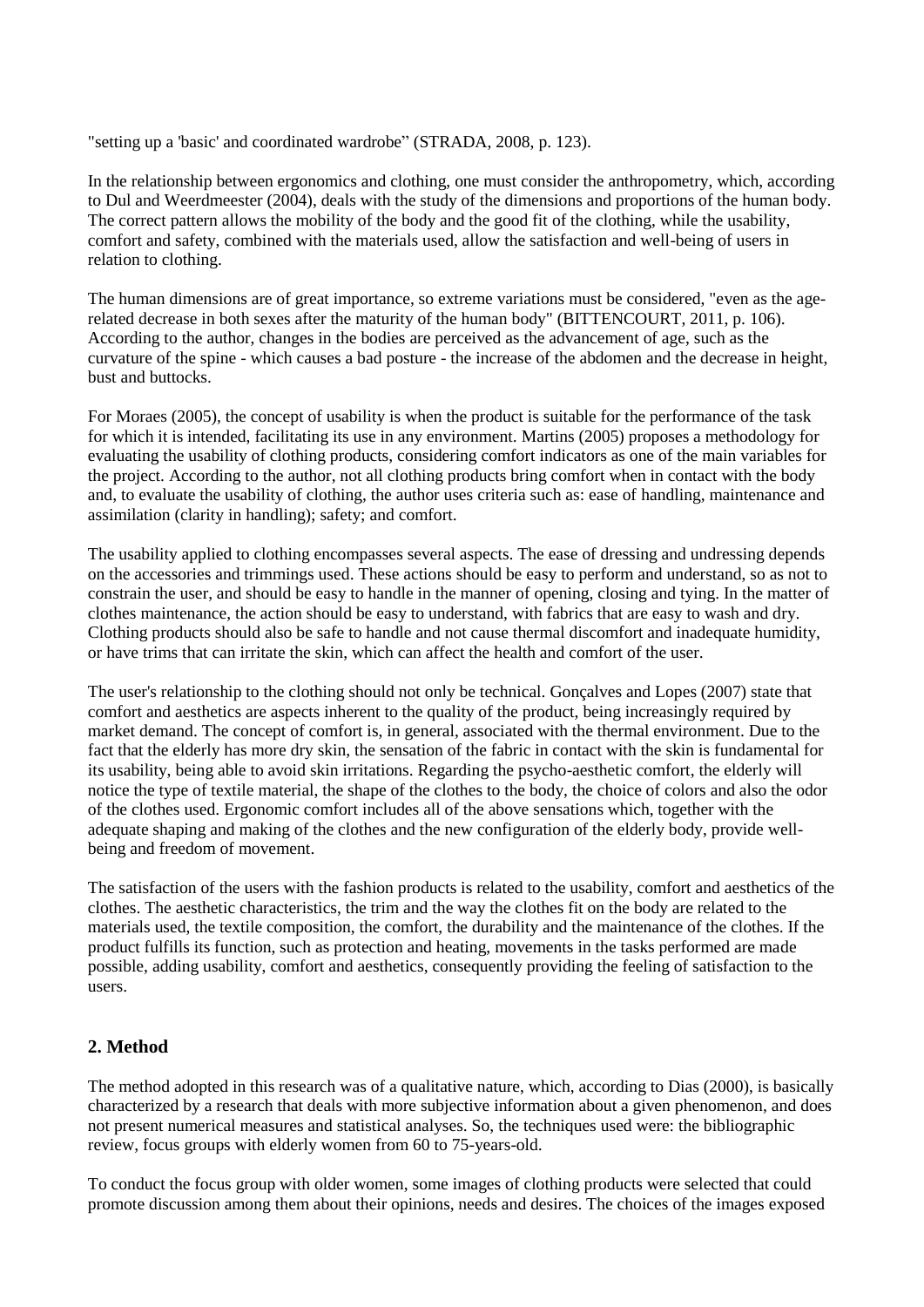to the group of participants were based on the research of several authors who showed that some aesthetic elements are not more favorable to the transformations that occurred to the body of the new elderly women.

Four focus group sessions were held. Each group was made up of four women aged between 60 and 75, living in the South Zone of the city of Rio de Janeiro, who were active and inserted in the professional and social context.

The images were presented in two tablets, by means of eight slides each containing a series of numbered images - to facilitate the identification and registration of the clothing - of different segments of the clothing, such as: blouses, jackets/blazer, skirts, dresses, pants, shorts, beachwear and prints.

The analysis of the clothes presented to the participants of the focus groups was important to realize how much the patterning interferes in the final result of the clothes: when this patterning does not consider the transformations that occur in the woman's body with the passing of the years, they can harm the usability, comfort, satisfaction and safety of the users with the clothes.

# **3. Results and Conclusion**

As fashion and the clothing construction process are in constant transformation, this evolution must adapt to social, cultural, industrial and market changes, democratizing the act of dressing. With the diversity of materials and techniques, added to an increasingly fast and efficient production, it becomes possible to please and satisfy the largest number of users. However, the patterns of the clothes, many times without parameters of numbering or proportion, existing in Brazil, do not contemplate the body of the elderly, and, especially for the purpose of this research, the body of the new elderly woman.

Ergonomic principles should be employed at all stages of the clothing construction project. In the ergonomics and clothing relationship, anthropometry, which deals with the study of human body dimensions and proportions, must be taken into consideration.

Through focus groups with women between 60 and 75 years of age, it was possible to see the influence of body transformations on clothing choices. The difficulty of the new elderly woman in relation to the clothes available in the market was observed, as well as the questions of usability, comfort, satisfaction and safety of the clothes.

Finally, it was verified that the market does not offer fashion options according to the desire and expectations of the elderly women users. One of the great results of this research was to verify that within this group of elderly women between 60 and 75 years of age, very distinct subgroups appear, with different demands, both in the usability, comfort, safety and well-being of these women; and also, in the desired aesthetics.

## **4. References**

BITTENCOURT, Fábio (2011). *Antropometria: Conceitos*. In: BITENCOURT, Fábio. (org.) Ergonomia e conforto humano. Rio de Janeiro, Rio Book's.

DIAS, Claudia Augusto (2000). *Grupo focal: técnica de coleta de dados em pesquisas qualitativas*. Informação & Sociedade.

DUL, J., WEERDMEESTER, B (2004). *Ergonomia Prática*. Tradução de Itiro Iida. 2. ed. São Paulo. Edgard Blücher.

GONÇALVES, Eliana e LOPES, Luciana Dornbusch (2007). *Ergonomia do vestuário: conceito de conforto como valor agregado ao produto de moda*. Buenos Aires: II Encuentro Latinoamericano de Diseño. Facultad de Desiño y Comunicación.